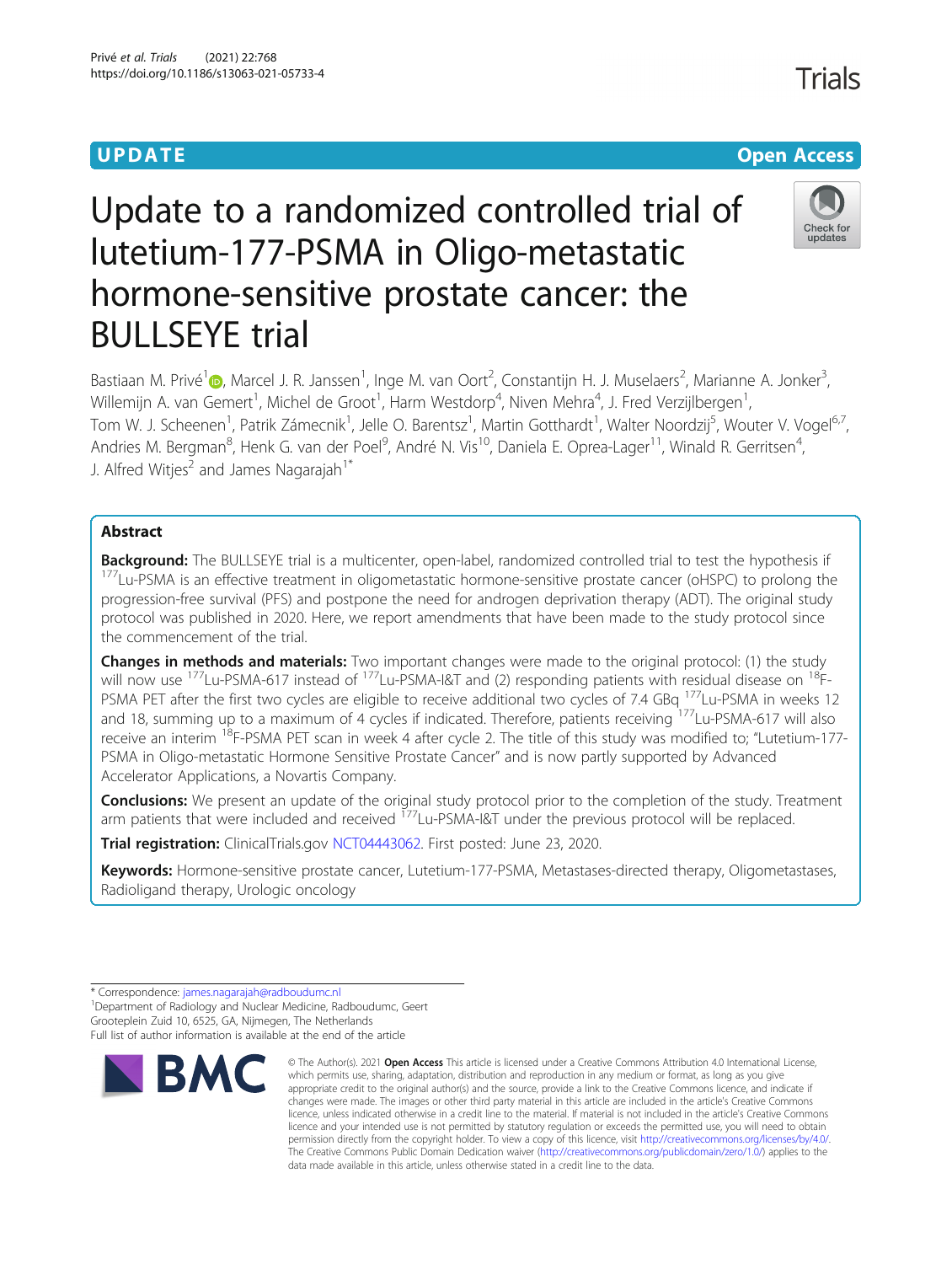#### Background

Prostate cancer is the most common non-skin cancer in males [\[1](#page-2-0)]. Despite surgery or external beam radiotherapy (EBRT), between 27% and 53% of patients will have a detectable prostate-specific antigen (PSA) and present with disease recurrence [\[2](#page-2-0)]. If there are no curative options, patients with a short PSA doubling time (e.g., <6 months) have a worse prognosis and early androgen deprivation therapy (ADT) is the treatment of choice [[3](#page-2-0)–[5\]](#page-2-0). While ADT delays disease progression of patients, it is associated with significant side effects and frequently impairs the quality of life [[6\]](#page-2-0). Therefore, there is an increasing interest in treatments to postpone ADT while maintaining a good quality of life.

Lately, metastases-directed therapy (MDT) (e.g., EBRT) is showing promising efficacy to postpone ADT or cure selected patients with solely low-grade treatment-related side effects. Studies have reported that approximately 30–40% of patients that underwent MDT are still without ADT 5 years post-irradiation [\[7](#page-2-0)–[10\]](#page-2-0). Particularly, patients with a limited number of metastases (≤5 metastases), the so-called oligometastatic prostate cancer, seem to benefit from MDT [[7](#page-2-0), [9,](#page-2-0) [11,](#page-2-0) [12\]](#page-2-0). Therefore, several pivotal trials are currently investigating MDT in an oligometastatic setting.

All these studies rely on imaging modalities such as positron emission tomography (PET) to detect and target these tumor metastases  $[13-16]$  $[13-16]$  $[13-16]$  $[13-16]$ . The currently favored PET tracers in prostate cancer are Gallium-68 (<sup>68</sup>Ga) or Fluor-18  $(^{18}F)$ -labeled prostate-specific membrane antigen (PSMA) ligands (PSMA-11, DCFPyL, or PSMA-1007). However, PSMA ligands, such as PSMA-617 & PSMA-I&T, can also be labeled with beta emitters like Lutetium-177 ( $177$ Lu) for radioligand therapy to deliver high local radiation doses to tumors directly  $[17–22]$  $[17–22]$  $[17–22]$  $[17–22]$ .<br><sup>177</sup>Lu-labeled PSMA is a promising new therapeutic

approach with the pending registry in the 3rd or 4th line castration-resistant prostate cancer [\[21](#page-3-0)]. Recently, we showed that 177Lu-PSMA is also highly effective in the hormone-sensitive setting with low volume disease because of high tumor uptake of PSMA targeted radioligands in small lesions, such as oligometastatic prostate cancer [[17](#page-2-0), [18,](#page-2-0) [23\]](#page-3-0). Moreover, the favorable toxicity profile of 177Lu-PSMA seen in our pilot study supports this new treatment in this setting. Therefore, we initiated a prospective randomized multicenter phase II study that evaluates the efficacy of <sup>177</sup>Lu-PSMA in oHSPC to postpone disease progression and to avert the need for ADT. This study protocol was published in 2020, but was recently amended. The changes to the protocol are described in the present report [[24\]](#page-3-0).

#### Changes to the protocol

The original protocol was designed using the PSMA ligand PSMA-I&T, which can be labeled with <sup>177</sup>Lu in our local laboratory following GMP conditions. Unfortunately, due to COVID-19-related issues (e.g., personnel shortage, remote working, and increased demand for hospital resources), the production of 177Lu-PSMA-I&T for our study did not receive a priority designation in our hospitals. Therefore, the study required a third party for the stable production of 177Lu-PSMA and a logistical party to supply all participating centers. The study will now use 177Lu-PSMA-617 as Advanced Accelerator Applications stepped in for support. The study also received a new title "Lutetium-177-PSMA in Oligometastatic Hormone Sensitive Prostate Cancer."

As some patients may have a residual disease with good PSMA uptake after two cycles of 7.4 GBq  $177$ Lu-PSMA, with no or only low-grade side effects, the present protocol enables an additional two cycles if this is thought beneficial for patients. Thus, patients in the therapeutic arm (or those in the control arm that met the primary endpoint and now receive  $177$ Lu-PSMA) are eligible for another two cycles of 7.4GBq of <sup>177</sup>Lu-PSMA given 12 and 18 weeks after cycle one. To evaluate if the residual disease is present after the first two cycles, patients will also undergo an interim <sup>18</sup>F-PSMA PET scan 4 weeks (±1 week) after cycle two.

#### Study progress

Since recruitment began in July 2020, only three patients were included prior to the amendments reported above. One patient was allocated to the therapeutic arm and received two cycles of 177Lu-PSMA-I&T. This patient will be replaced by a new patient under the amended protocol. The two control arm patients will not be replaced and will be eligible to receive  $177$ Lu-PSMA-617 in case they meet the primary endpoint, which is disease progression within 24 weeks post cycle two.

#### Conclusion

After the publication of the original protocol, the study was amended due to COVID-19-related issues to acquire third-party support for the labeling of the radiopharmaceutical. Therefore, the study will now use <sup>177</sup>Lu-PSMA-617 instead of 177Lu-PSMA-I&T. In addition, patients with residual disease on <sup>18</sup>F-PSMA PET after the first two cycles are eligible to receive an additional two cycles of 7.4 GBq 177Lu-PSMA in week 12 and week 18 after cycle one, summing up to a maximum of 4 cycles if necessary.

#### Abbreviations

<sup>68</sup>Ga: Gallium-68; <sup>18</sup>F: Fluor-18; <sup>177</sup>Lu: Lutetium-177; ADT: Androgen deprivation therapy; EBRT: External beam radiotherapy; MDT: Metastases directed therapy; oHSPC: Oligometastatic hormone-sensitive prostate cancer; PET: Positron emission tomography; PSA: Prostate-specific antigen; PSMA: Prostate-specific membrane antigen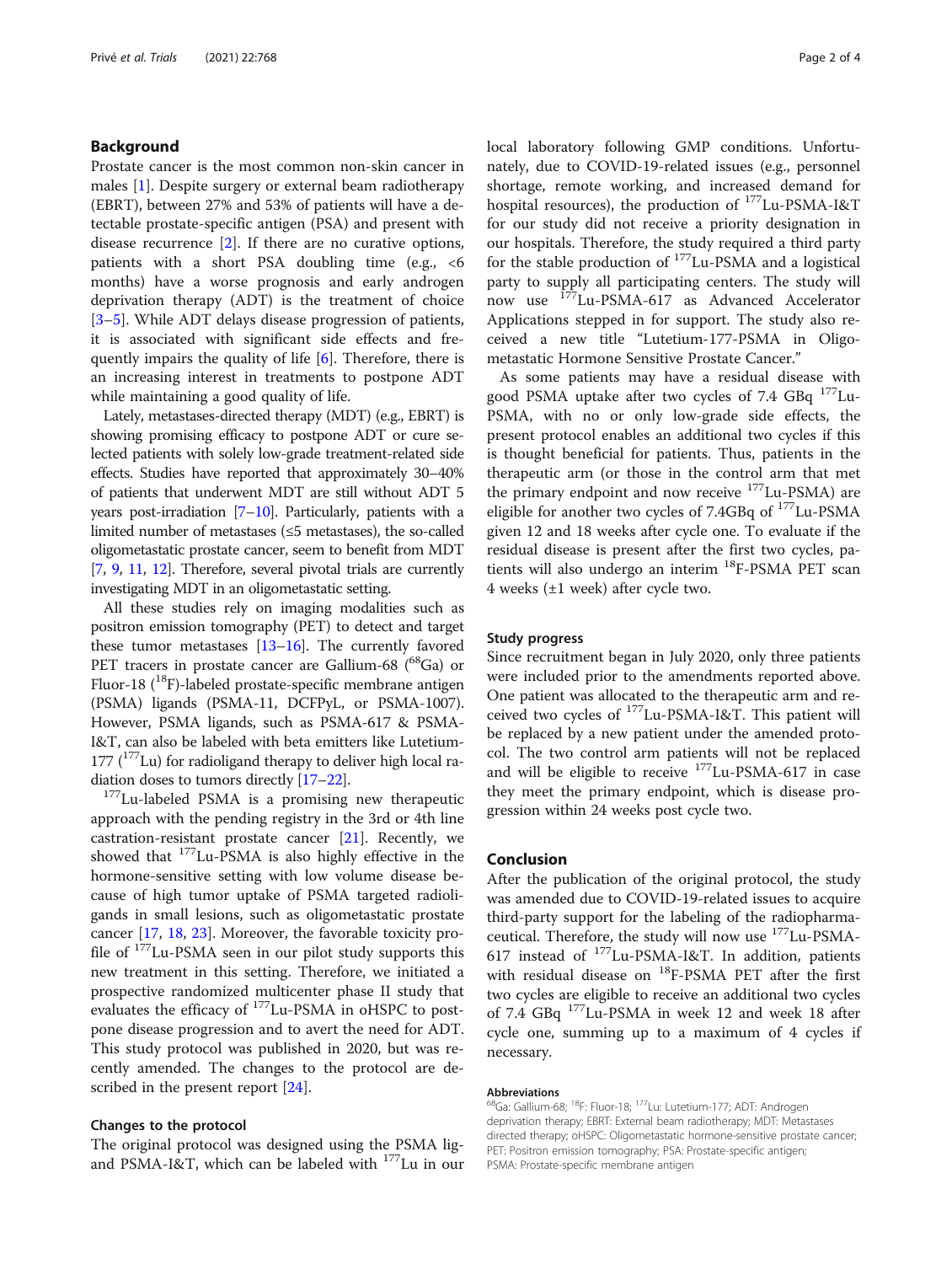#### <span id="page-2-0"></span>Acknowledgements

We thank all the investigators of the study, the participating study sites, the patients, and their families.

#### Authors' contributions

JN, AW, WG, DOL, WV, and WN as the principal investigators in different hospitals and departments and BP, MJ, MG, MJ, SM, IO, NM, and JB as the sub-investigators who conceived and designed the study. BP and JN drafted the original study protocol. The authors contributed to the manuscript and approved its submission. All authors are responsible for the daily running of the trial.

#### Funding

This study is funded by the Prostaatkankerstichting (Dutch prostate cancer foundation) and by Advanced Accelerator Applications, a Novartis Company. The granting will not have any role in the collection, analysis, and interpretation of data and in writing the manuscript.

#### Availability of data and materials

The datasets used and/or analyzed during the current study are available from the corresponding author on reasonable request.

#### **Declarations**

#### Ethics approval and consent to participate

The study protocol and the following amendments were approved by the Medical Review Ethics Committee Arnhem-Nijmegen, The Netherlands. All study participants will provide informed consent before study entry.

#### Consent for publication

Not applicable.

#### Competing interests

JN receives research support from ABX Pharmaceuticals and Advanced Accelerator Applications.

#### Author details

<sup>1</sup>Department of Radiology and Nuclear Medicine, Radboudumc, Geert Grooteplein Zuid 10, 6525, GA, Nijmegen, The Netherlands. <sup>2</sup>Department of Urology, Radboudumc, Nijmegen, The Netherlands. <sup>3</sup>Department of Health Evidence, Radboudumc, Nijmegen, The Netherlands. <sup>4</sup>Department of Medical Oncology, Radboudumc, Nijmegen, The Netherlands. <sup>5</sup>Department of Radiology and Nuclear Medicine, University of Groningen, University Medical Center Groningen, Groningen, The Netherlands. <sup>6</sup>Department of Radiology and Nuclear Medicine, NKI Antoni van Leeuwenhoek Hospital, Amsterdam, The Netherlands. <sup>7</sup>Department of Radiation Oncology, NKI Antoni van Leeuwenhoek Hospital, Amsterdam, The Netherlands. <sup>8</sup>Department of Medical Oncology, NKI Antoni van Leeuwenhoek Hospital, Amsterdam, The Netherlands. <sup>9</sup>Department of Urology, NKI Antoni van Leeuwenhoek Hospital, Amsterdam, The Netherlands. <sup>10</sup>Department of Urology, Amsterdam University Medical Center, Amsterdam, The Netherlands.<sup>11</sup>Department of Radiology and Nuclear Medicine, Amsterdam University Medical Center, Amsterdam, The Netherlands.

#### Received: 24 August 2021 Accepted: 19 October 2021 Published online: 04 November 2021

#### References

- Bray F, Ferlay J, Soerjomataram I, Siegel RL, Torre LA, Jemal A. Global cancer statistics 2018: GLOBOCAN estimates of incidence and mortality worldwide for 36 cancers in 185 countries. CA Cancer J Clin. 2018;68(6):394–424. [https://doi.org/10.3322/caac.21492.](https://doi.org/10.3322/caac.21492)
- 2. Cornford P, van den Bergh RCN, Briers E, Van den Broeck T, Cumberbatch MG, De Santis M, et al. EAU-EANM-ESTRO-ESUR-SIOG Guidelines on Prostate Cancer. Part II—2020 Update: Treatment of Relapsing and Metastatic Prostate Cancer. Eur Urol. 2021;79(2):263–82. [https://doi.org/10.1016/j.](https://doi.org/10.1016/j.eururo.2020.09.046) [eururo.2020.09.046.](https://doi.org/10.1016/j.eururo.2020.09.046)
- Freedland SJ, Eastham J, Shore N. Androgen deprivation therapy and estrogen deficiency induced adverse effects in the treatment of prostate cancer. Prostate Cancer Prostatic Dis. 2009;12(4):333–8. [https://doi.org/10.1](https://doi.org/10.1038/pcan.2009.35) [038/pcan.2009.35](https://doi.org/10.1038/pcan.2009.35).
- 5. Cornford P, Bellmunt J, Bolla M, Briers E, De Santis M, Gross T, et al. EAU-ESTRO-SIOG guidelines on prostate cancer. Part II: treatment of relapsing, metastatic, and castration-resistant prostate cancer. Eur Urol. 2017;71(4):630– 42. [https://doi.org/10.1016/j.eururo.2016.08.002.](https://doi.org/10.1016/j.eururo.2016.08.002)
- 6. Ahmadi H, Daneshmand S. Androgen deprivation therapy: evidence-based management of side effects. BJU Int. 2013;111(4):543–8. [https://doi.org/1](https://doi.org/10.1111/j.1464-410X.2012.11774.x) [0.1111/j.1464-410X.2012.11774.x](https://doi.org/10.1111/j.1464-410X.2012.11774.x).
- 7. Deek MP, Taparra K, Dao D, Chan L, Phillips R, Gao RW, et al. Patterns of recurrence and modes of progression after metastasis-directed therapy in oligometastatic castration-sensitive prostate cancer. Int J Radiat Oncol Biol Phys. 2021;109(2):387–95.
- Ost P, Reynders D, Decaestecker K, Fonteyne V, Lumen N, Bruycker AD, et al. Surveillance or metastasis-directed therapy for oligometastatic prostate cancer recurrence (STOMP): five-year results of a randomized phase II trial. J Clin Oncol. 2020;38(6\_suppl):10.
- 9. Phillips R, Shi WY, Deek M, Radwan N, Lim SJ, Antonarakis ES, et al. Outcomes of observation vs stereotactic ablative radiation for oligometastatic prostate cancer: the ORIOLE phase 2 randomized clinical trial. JAMA Oncol. 2020;6(5):650–9. [https://doi.org/10.1001/jama](https://doi.org/10.1001/jamaoncol.2020.0147) [oncol.2020.0147.](https://doi.org/10.1001/jamaoncol.2020.0147)
- 10. Schmidt-Hegemann NS, Kroeze SGC, Henkenberens C, Vogel MME, Kirste S, Becker J, et al. Influence of localization of PSMA-positive oligo-metastases on efficacy of metastasis-directed external-beam radiotherapy-a multicenter retrospective study. Eur J Nucl Med Mol Imaging. 2020;47(8):1852–63. <https://doi.org/10.1007/s00259-020-04708-y>.
- 11. Ost P, Reynders D, Decaestecker K, Fonteyne V, Lumen N, De Bruycker A, et al. Surveillance or metastasis-directed therapy for oligometastatic prostate cancer recurrence: a prospective, randomized, multicenter phase II trial. J Clin Oncol. 2018;36(5):446–53. [https://doi.org/10.1200/JCO.2017.75.4853.](https://doi.org/10.1200/JCO.2017.75.4853)
- 12. Tosoian JJ, Gorin MA, Ross AE, Pienta KJ, Tran PT, Schaeffer EM. Oligometastatic prostate cancer: definitions, clinical outcomes, and treatment considerations. Nat Rev Urol. 2017;14(1):15–25. [https://doi.org/1](https://doi.org/10.1038/nrurol.2016.175) [0.1038/nrurol.2016.175.](https://doi.org/10.1038/nrurol.2016.175)
- 13. Lecouvet FE, Oprea-Lager DE, Liu Y, Ost P, Bidaut L, Collette L, et al. Use of modern imaging methods to facilitate trials of metastasis-directed therapy for oligometastatic disease in prostate cancer: a consensus recommendation from the EORTC Imaging Group. Lancet Oncol. 2018; 19(10):e534–45. [https://doi.org/10.1016/S1470-2045\(18\)30571-0.](https://doi.org/10.1016/S1470-2045(18)30571-0)
- 14. Hofman MS, Lawrentschuk N, Francis RJ, Tang C, Vela I, Thomas P, et al. Prostate-specific membrane antigen PET-CT in patients with high-risk prostate cancer before curative-intent surgery or radiotherapy (proPSMA): a prospective, randomised, multi-centre study. Lancet.
- 15. Schilham MG, Zamecnik P, Privé BM, Israël B, Rijpkema M, Scheenen T, et al. Head-to-head comparison of <sup>68</sup>Ga-prostate-specific membrane antigen PET/CT and ferumoxtran-10 enhanced MRI for the diagnosis of lymph node metastases in prostate cancer patients. J Nucl Med. 2021;jnumed.120.258541.
- 16. Privé BM, Israël B, Schilham MGM, Muselaers CHJ, Zámecnik P, Mulders PFA, et al. Evaluating F-18-PSMA-1007-PET in primary prostate cancer and comparing it to multi-parametric MRI and histopathology. Prostate Cancer Prostatic Dis. 2020;24(2):423–30. [https://doi.org/10.1038/s41391-020-00292-2.](https://doi.org/10.1038/s41391-020-00292-2)
- 17. Privé B, Peters S, Muselaers C, Zamecnik P, Janssen M, Scheenen T, et al. Lutetium-177-PSMA-617 in low-volume hormone sensitive metastatic prostate cancer: a prospective study. 2020;59.
- 18. Peters SMB, Privé BM, de Bakker M, de Lange F, Jentzen W, Eek A, et al. Intra-therapeutic dosimetry of [177Lu]Lu-PSMA-617 in low-volume hormone-sensitive metastatic prostate cancer patients and correlation with treatment outcome. Eur J Nucl Med Mol Imaging. 2021. [https://doi.org/10.1](https://doi.org/10.1007/s00259-021-05471-4) [007/s00259-021-05471-4](https://doi.org/10.1007/s00259-021-05471-4).
- 19. Hofman MS, Emmett L, Sandhu S, Iravani A, Joshua AM, Goh JC, et al. [< sup>177</sup>Lu]Lu-PSMA-617 versus cabazitaxel in patients with metastatic castration-resistant prostate cancer (TheraP): a randomised, openlabel, phase 2 trial. Lancet. 2021;397(10276):797–804. [https://doi.org/10.1016/](https://doi.org/10.1016/S0140-6736(21)00237-3) [S0140-6736\(21\)00237-3](https://doi.org/10.1016/S0140-6736(21)00237-3).
- 20. Violet J, Jackson P, Ferdinandus J, Sandhu S, Akhurst T, Iravani A, et al. Dosimetry of (177)Lu-PSMA-617 in metastatic castration-resistant prostate cancer: correlations between pretherapeutic imaging and whole-body